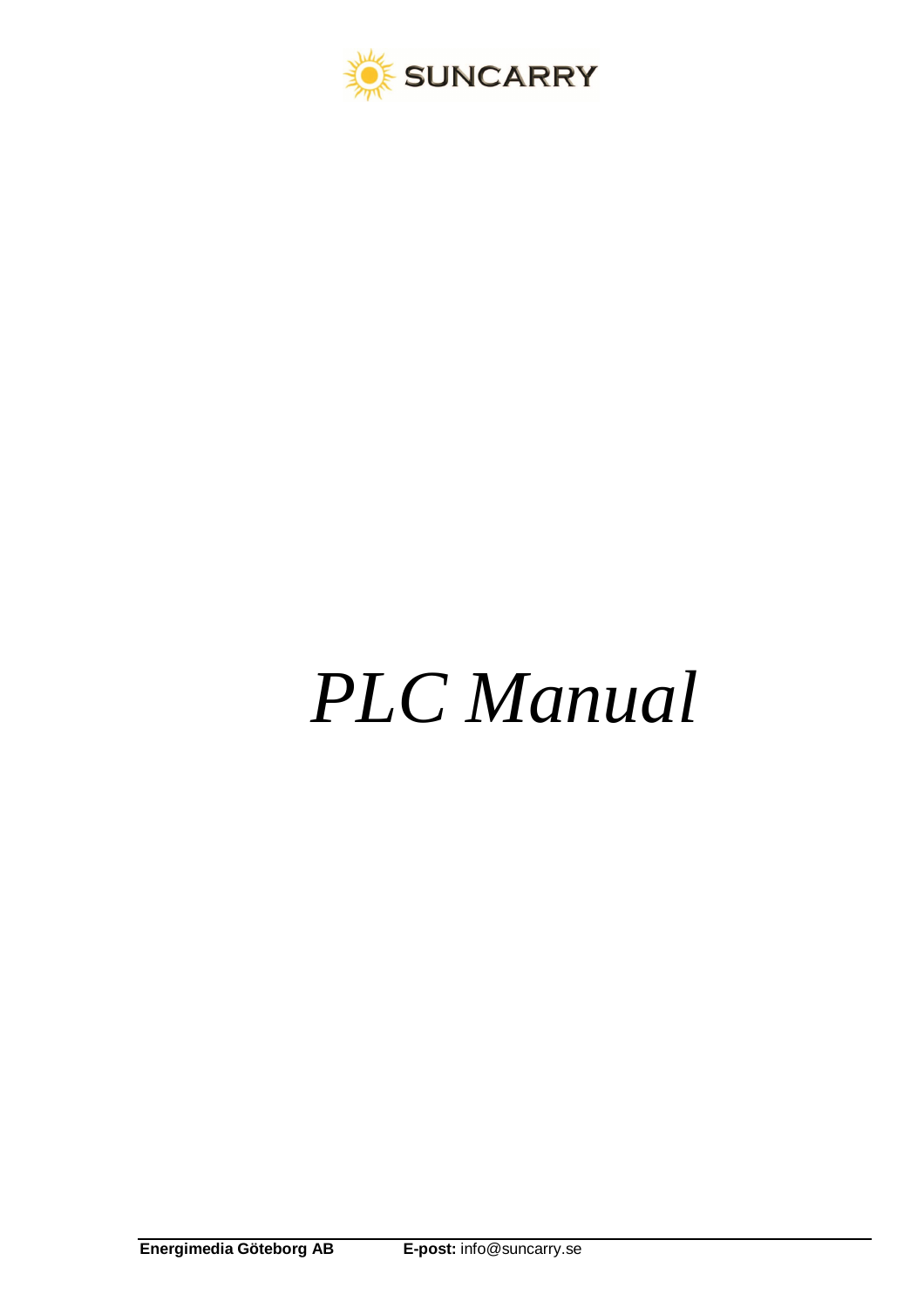

Click on the arrow keys to change menus



Systems, operating temperatures, active functions, charge, energy



Operating temperatures, active functions, charge, energy

| <b>HMI</b>                             |             |                  |         | <b>HMI</b>                |
|----------------------------------------|-------------|------------------|---------|---------------------------|
|                                        |             |                  |         | $n - n$                   |
| SUNCARRY                               |             |                  | HM      | 11 H<br>0:00              |
|                                        |             |                  |         |                           |
|                                        |             |                  |         |                           |
| -IML                                   | LINAI       | 1.13.81          | 1.18.81 | LIAAL<br>TEL 41<br>LIN/LL |
| <b>HMI</b><br>Energi utfall totalt:    | 00000 kWh   | MI<br>Jan        | 0       | HMI<br>kWh                |
| МL<br>HI                               |             | Feb              | n       | $\mathbb H$<br><b>kWh</b> |
| <b>HMI</b><br>Energi utfall idag:      | $0.0$ kWh   | Mar              | Ω       | MI<br>kWh<br>0            |
| I HMI<br>IMI<br>H                      |             | MI<br>Apr<br>HN  | 0       | HM<br>kWh<br>J)           |
| HMI                                    |             | Mai<br>Иī        | 0       | kWh<br>IMI                |
| Framledning (T5)<br>AL HM              | 0.0         | HMI<br>Jun       | Λ       | kWh<br>HN                 |
| HMI H                                  |             | Н                |         | kWh                       |
| Returledning (T6)<br><b>HMI</b>        | 0.0         | Jul<br>MI        | Λ       | Ω<br>HM1                  |
| MI HN                                  | 0.0         | Aug<br>HN        | Λ       | kWh<br>Ω<br>$\mathbb H$   |
| Tempdiff<br>HMI F                      |             | Sep<br>Þ         | Λ       | kWh<br>Ω<br>MI            |
| Acumulerar (0,1 kWh)<br>I HMI          |             | Okt<br><b>MI</b> | Ω       | kWh<br>HM                 |
| IMI HI<br>Tankens laddning procent     |             | Nov<br>H         | Ω       | kWh<br>Ω<br>J.            |
| HMI                                    |             | 41<br>Dec        | 0       | kWh<br>IMI<br>0           |
| 50%<br>HM<br>25%<br>AT.<br>0%          | 75%<br>100% |                  |         | HN                        |
|                                        |             |                  |         | HM1<br>HМ                 |
| Karlstad Universitet idrottshall<br>НM |             | <b>HMI</b>       | il san  | $-N1$<br>Avsluta          |
| MI                                     |             |                  |         |                           |

Energy measurement, per day, total, by month and year, in real time, temp differential T5-T6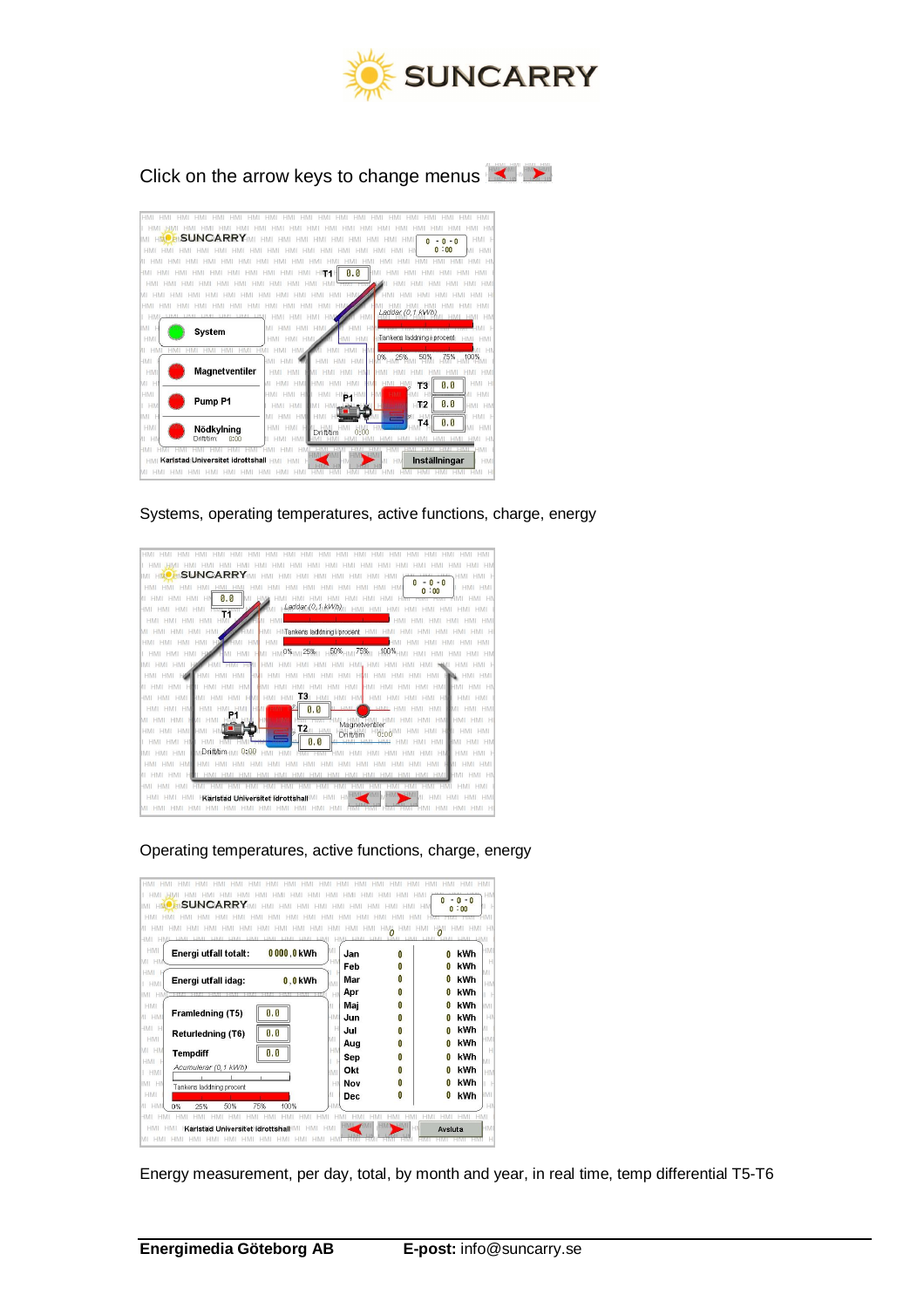

## Change Settings



## Click on Settings, enter the password: xxxx and press ENT



## In the Options Menu

Solenoid valves: control the opening and closing temperatures (normal value, open +  $65 \degree$  C and closes +  $60 \degree$  C)

Solar panels P1: controls circulation pump, start and stop (normal value start  $+ 8$   $^{\circ}$  C and stopped 4  $^{\circ}$  C)

Pumps manually: manual control of outputs (pumps, solenoid valves)

Safety features: emergency stop and emergency cooling (normal value emergency  $+ 130^\circ$  C and start  $+ 120^\circ$  C)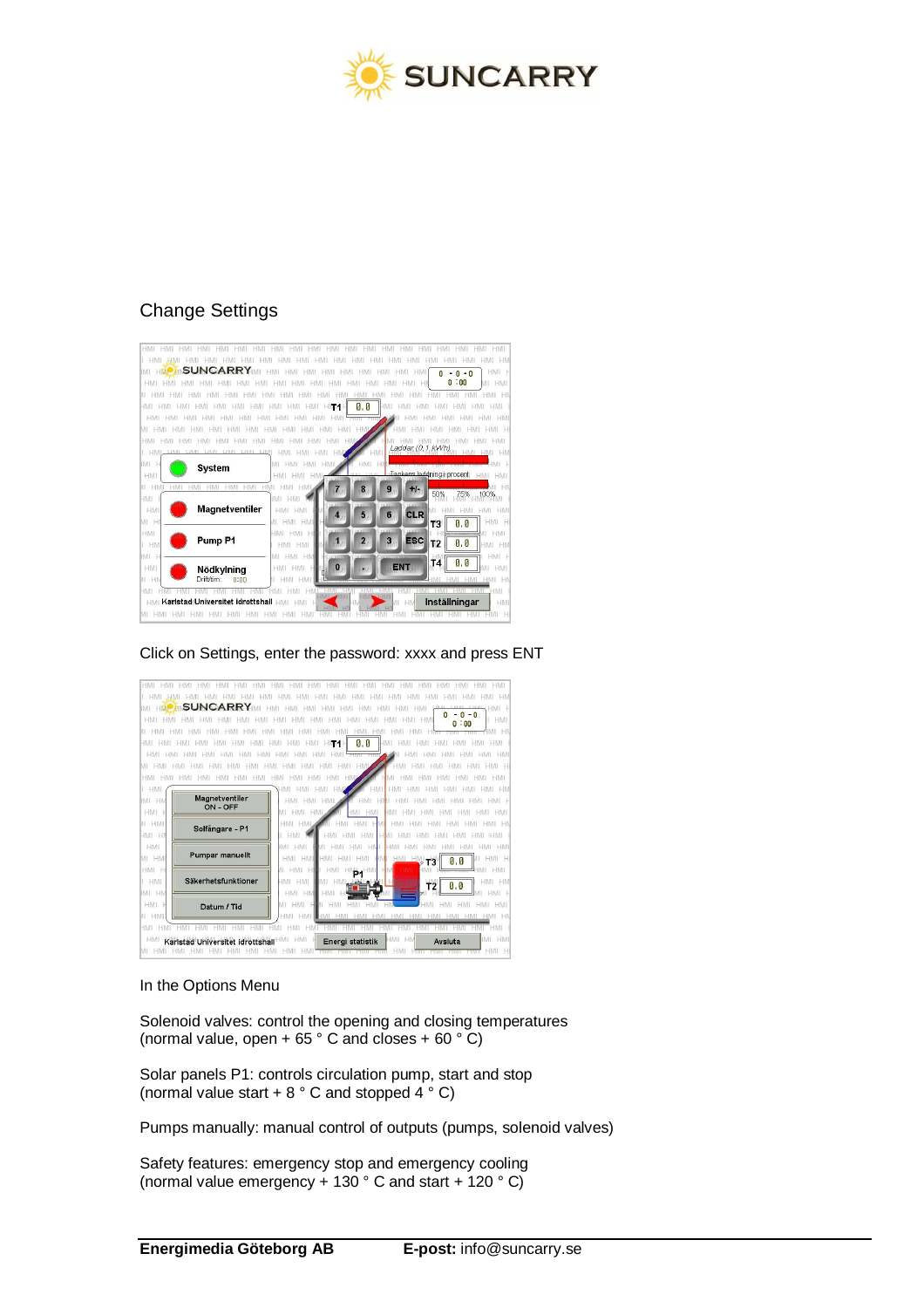

(normal value emergency cooling start + 95 ° C and stop + 91 ° C)

Date / Time: Setting the Date and Time Energy statistics: Expanded information on the energy measurement and operating times.

## Change the value of

## Pressure in the box that you wish to change

## Note only frames with simple lines can be changed, frames with double bars cannot be changed

| <b>HMI</b><br><b>HMI</b><br><b>HMI</b><br><b>HMI</b><br><b>HMI</b><br>hmi<br>HMI<br>HMI<br><b>HMI</b><br><b>HM</b>             |
|--------------------------------------------------------------------------------------------------------------------------------|
| HM                                                                                                                             |
| <b>SUNCARRY</b><br>.HMI<br>HMI<br>M1                                                                                           |
| $-0$<br>Ω<br><b>HMI</b><br><b>HMI</b><br>HMI HM<br><b>HMI</b><br><b>HMI</b><br>HMI<br>HMI                                      |
|                                                                                                                                |
| 0,0<br>$+1M1$<br><b>HMI</b><br>HMI<br><b>HMI</b><br><b>HMI</b><br><b>HMI</b><br>HMI<br><b>HMI</b><br>HMI<br>T1 H<br>HMI<br>HMI |
| <b>HMI</b>                                                                                                                     |
| <b>HMI</b>                                                                                                                     |
| НΙ<br><b>HML</b>                                                                                                               |
| <b>HMI</b><br><b>HMI</b><br>HMI<br>HMI                                                                                         |
| IM1<br>HM1<br>HM1<br>HM1<br><b>HMI</b><br>н                                                                                    |
| Max temperatur (T1)<br><b>HMI</b><br>ЛĪ<br><b>HMI</b><br><b>HMI</b><br><b>HM</b><br>HMI                                        |
| HN<br>ИТ<br>HMI.<br>HN<br>HN<br><b>HM</b>                                                                                      |
| 0.0<br>Stänger av<br>HMH<br><b>HMI</b><br>HM<br>HMI<br>1HMI<br>н                                                               |
| <b>Startar igen</b><br>0.0<br>HM1<br><b>HMI</b>                                                                                |
| 7 <sub>01</sub><br>8<br>9 <sub>1</sub><br>$+1$ .<br>H<br>MĽ<br>0,0                                                             |
| <b>HMI</b><br><b>HMI</b><br>-IMI<br>Nödkylning (R2)                                                                            |
| <b>CLR</b><br>5<br>$6\phantom{1}$<br>$I$ $HM$<br>HM<br>$\overline{\mathbf{r}}$<br>0,0<br>Τ2                                    |
| Öppnar<br>0.0<br>IM1<br>十                                                                                                      |
| <b>HMI</b><br><b>Stänger</b><br>0.0<br>HMI<br>$\mathbf{3}_{\parallel}$<br><b>ESC</b><br>2 <sub>11</sub><br>1                   |
| HN<br>ИТ                                                                                                                       |
| <b>HMI</b><br><b>HMI</b><br>HMI<br>HMI<br>HMI<br>$\mathbf{0}$<br><b>ENT</b>                                                    |
| <b>HMI</b><br>HM1<br>НM<br>НM<br>Avsluta<br>Karlstad Universitet idrottsha                                                     |
| MI<br>HМ<br>Н                                                                                                                  |

#### Keyboard menu appears.

1st Press the numbers desired 2nd Finish with ENT